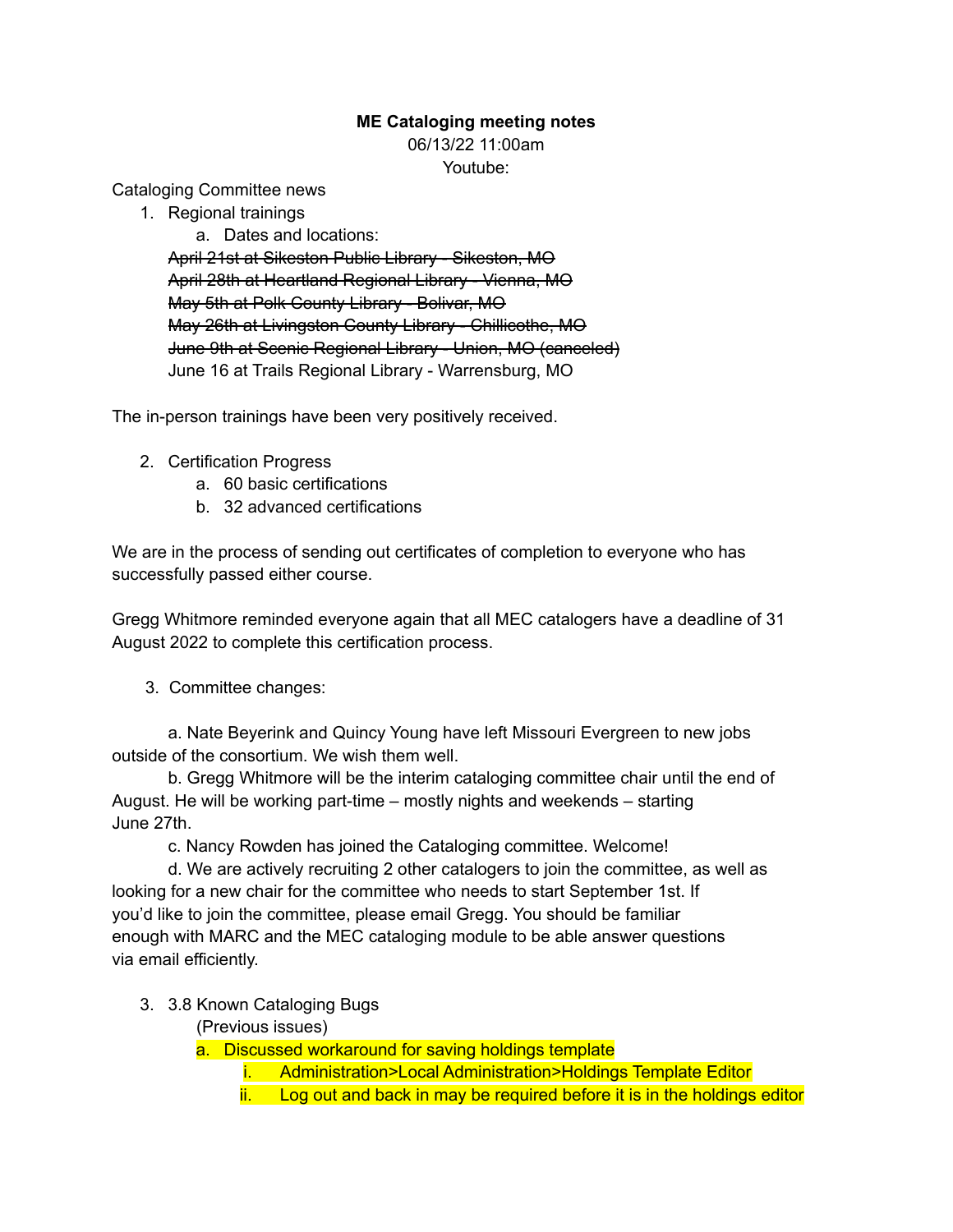- b. Primarily experiencing issues with holding templates and some of the extra features in the holdings editor (item alerts, item notes, stat cats)
- c. List of known cataloging bugs will be shared with listserv
- d. Any other issues following the upgrade?

i.Kate Coleman mentioned there is still an intermittent issue with the holdings template creation and that the problem is very intermittent. This is a known bug and Equinox is attempting to address it. Kate offered to pull some numbers and see how extensive the problem is.

ii. Ben Campbell mentioned in the chat that the digital bookplates are not working when creating a holding and this causes the system to freeze. But it works fine when editing. Gregg will look into this and see if Equinox is aware of the issue.

## 4. Evergreen issues:

a. On May 23rd, a cataloger noticed that when her supervisor went into the OPAC to pull a video list using a generic search strategy (All Videos), the list was severely truncated – 69 items instead of 4521. The issue was brought to the attention of Equinox, who "reingested the records into the system." The fix took an hour from Equinox's end. The takeaway here is that as catalogers, it's a good practice to look at the OPAC and be aware if a search doesn't return expected results for some reason.

b. On June 7th, a cataloger noticed that choosing a shelving location on the OPAC advanced search in Chrome and Edge was not displaying correctly. The checkboxes to choose the shelving locations don't load completely. This is a known bug with Evergreen having to do with a Chrome update. There is a patch close to being signed off on, and hopefully Equinox can apply it as soon as possible. Until then, if someone desperately needs to do an advanced search on the OPAC, Firefox is the only option. Staff may have to use the employee side of the OPAC until the patch is applied.

- 5. The next meeting will be on July 11, 2022 @11:00 am on Zoom.
- 6. Other matters
	- a. Kate Coleman also reminded everyone to use the cathelp email if they have an issue they don't want to share on the MEC catalogers email.
	- b. Gregg Whitmore also mentioned that he too has a dedicated MEC email: cataloger@moevergreenlibraries.org
	- c. Sue Lightfoot-Horine the incoming MEC president -elect– mentioned the bug that Ben Campbell noticed in the chat. She also wants small libraries to be represented on the cataloging committee. She will be reaching out to some smaller libraries to actively recruit some new members to the committee.